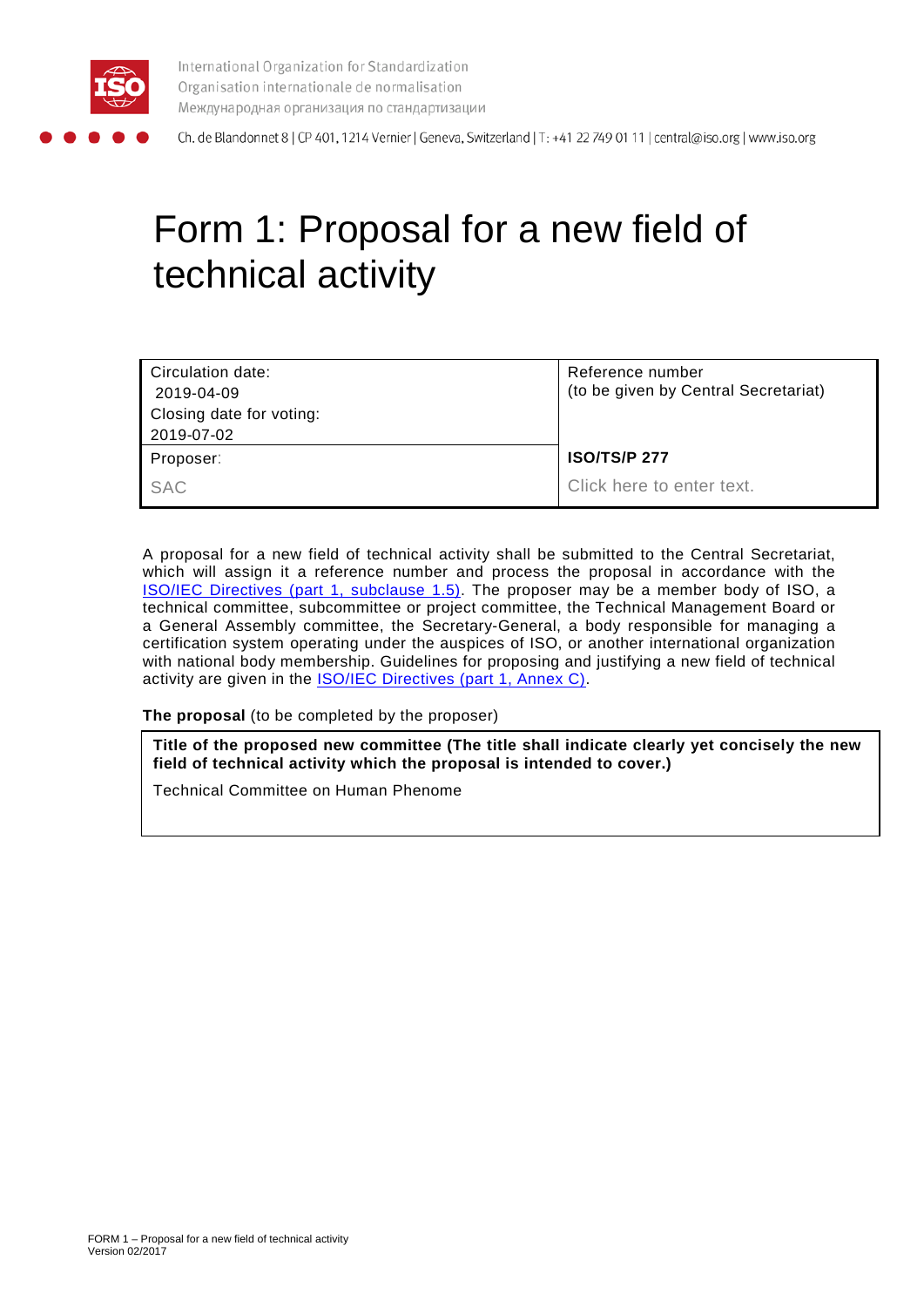**Scope statement of the proposed new committee (The scope shall precisely define the limits of the field of activity. Scopes shall not repeat general aims and principles governing the work of the organization but shall indicate the specific area concerned.)**

Standardization in the field of human phenome.

Note. Human phenome is defined at the complete set of all human characteristics. It is determined by the interaction between genes and environment. It includes many characteristics ranging from macro- to micro-scales, from external appearance to internal functions, from biochemical characteristics to psychological behaviour, etc.

Excluded: the fields covered by ISO/TC276 (Biotechnology), ISO/TC215 (Health Information), ISO/IEC JTC1/SC37 (Biometrics), ISO/IEC JTC 1/SC 29 (Coding of audio, picture, multimedia and hypermedia information) and ISO/TC249 (Traditional Chinese Medicine).

**Proposed initial programme of work (The proposed programme of work shall correspond to and clearly reflect the aims of the standardization activities and shall, therefore, show the relationship between the subject proposed. Each item on the programme of work shall be defined by both the subject aspect(s) to be standardized (for products, for example, the items would be the types of products, characteristics, other requirements, data to be supplied, test methods, etc.). Supplementary justification may be combined with particular items in the programme of work. The proposed programme of work shall also suggest priorities and target dates.**

The initial work on development of international standards on human phenome is carried out from three levels.

1. Basic standards. To establish vocabulary, terminology and classification standards of human phenome, as well as map visualization.

2. Method standards. Including human phenome cohort design principles, human phenome measurement, phenotype spectrum feature construction, characterization methods, analysis tools, etc.

3. Evaluation standards. Including quality evaluation of characteristic parameters, association of gene, environment and phenotype, etc.

First of all, we need to standardize the large number of vocabulary, terminology and classification of human phenome, promoting the research, application, communication and sharing of human phenome with a unified language.

The second aspect is to standardize the systematic measurement and representation from macro to micro-scales, to obtain the characteristics of the whole phenotype spectra of systematic measurement and ensure the data quality of human phenome. This part will be the basis of evaluation standards. It is also urgently required.

Thirdly, the evaluation standards will promote the accurate analysis and interpretation of human phenome characteristics, improve the reliability and comparability of human phenome, ensure the accuracy of measurement results of human phenome, and provide support for application.

The new TC plans to put forward five international standard proposals for the first and second levels of work within three years.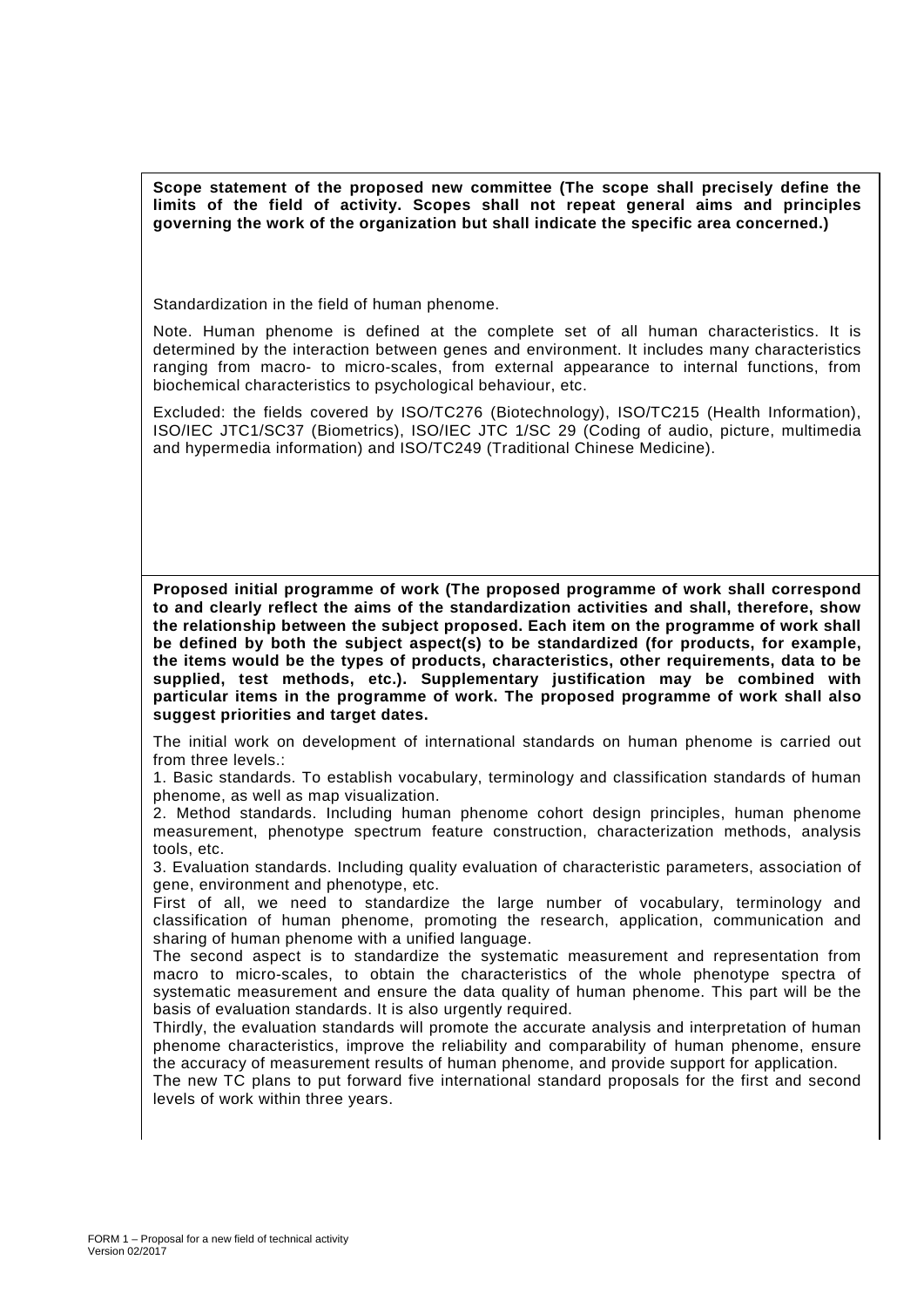#### **Indication(s) of the preferred type or types of deliverable(s) to be produced under the proposal (This may be combined with the "Proposed initial programme of work" if more convenient.)**

The vocabulary, terminology and classification of human phenome will be developed as International Standards (IS) firstly. Human phenome cohort design principles and standards on human phenome measurement will be formed as IS gradually. With development, new technologies and applications may form Technical Specifications (TS) or Technical Reports (TR).

**A listing of relevant existing documents at the international, regional and national levels. (Any known relevant document (such as standards and regulations) shall be listed, regardless of their source and should be accompanied by an indication of their significance.)**

At present, there are no direct standards and specifications for human phenome under ISO. However, China has established standards of traditional Chinese medicine related phenotypic data such as YY/T 1488-2016 Tongue features acquisition device.

International work on Human Phenotype Ontology (HPO) has been carried out [\(https://en.m.wikipedia.org/wiki/human\\_Phenotype\\_Ontology\)](https://en.m.wikipedia.org/wiki/human_Phenotype_Ontology). The MAQC consortium evaluated the technical performance of several microarray and sequencing platforms and the advantages and limitations of different bioinformatics data analysis methods in identifying differentially expressed genes (or biomarkers) (Guo L, et al., *Nature Biotechnology*, 2006; Shi L, et al., *Nature Biotechnology*, 2006; Su Z, et al., *Nature Biotechnology*, 2014), and performance evaluation of class prediction models for predicting clinical endpoints and drug toxicity endpoints (Shi L, et al., *Nature Biotechnology*, 2010; Su Z, et al., *Genome Biology*, 2014; Zhang W, et al., *Genome Biology*, 2014), and played an active role in promoting the establishment of FDA guidelines to ensure the reproducibility of omics results. Nature Publishing Group published three special issues in 2006, 2010 and 2014. Consequently, The Massive Analysis and Quality<br>Control Society (MAQC) (Shi L, et al., Nature Biotechnology, 2017, Control Society (MAQC) (Shi L, et al., *Nature Biotechnology*, 2017, [http://www.maqcsociety.com\)](http://www.maqcsociety.com/) was established in 2017 to improve the reproducibility, reliability and standardization of high-throughput omics (including genomics, transcriptomics, proteomics, and metabonomics, etc.).

The International Human Phenome Consortium (IHPC) and the Human Phenome Consortium of China (HPCC) were established in Shanghai, China on October 31, 2018. The HPCC Standards and Technical Specifications Working Group was formally established in Shanghai, China on December 7, 2018 to promote the establishment of human phenome technical standards. Furthermore, Fudan University established the Human Phenome Institute in July, 2017, focusing on the research and technology development of human phenome [\(http://hupi.fudan.edu.cn/wp](http://hupi.fudan.edu.cn/wp-content/uploads/2018/11/2018-11-1920.pdf)[content/uploads/2018/11/2018-11-1920.pdf\)](http://hupi.fudan.edu.cn/wp-content/uploads/2018/11/2018-11-1920.pdf).

These documents provide an important basis for the development and evaluation of human phenome standards.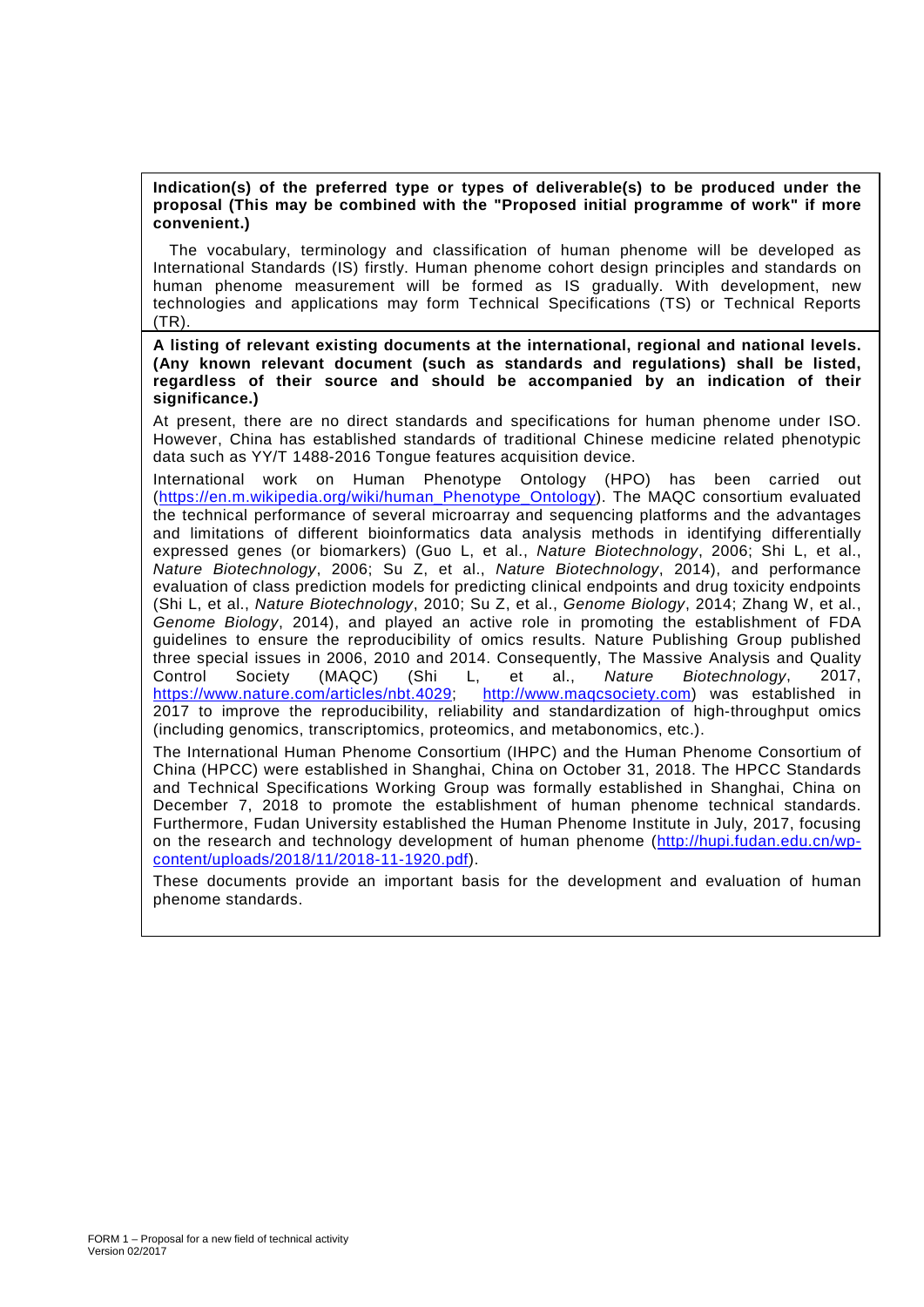**A statement from the proposer as to how the proposed work may relate to or impact on existing work, especially existing ISO and IEC deliverables. (The proposer should explain how the work differs from apparently similar work, or explain how duplication and conflict will be minimized. If seemingly similar or related work is already in the scope of other committees of the organization or in other organizations, the proposed scope shall distinguish between the proposed work and the other work. The proposer shall indicate whether his or her proposal could be dealt with by widening the scope of an existing committee or by establishing a new committee.)**

The Technical Committee on Human Phenome will work closely with the relevant committees, avoiding overlapping work of standardization activities, and will work closely with all other organizations interested in the standardization of human phenome to advance the work of the Technical Committee in order to meet the urgent needs of standardization in the field of human phenome.

The Technical Committee will not cover the work of other technical committees, including but not limited to ISO/TC276 (Biotechnology), ISO/TC215 (Health Information), ISO/IEC JTC 1/SC 29 (Coding of audio, picture, multimedia and hypermedia information), ISO/IEC JTC1/SC37 (Biometrics), and ISO/TC249 (Traditional Chinese Medicine).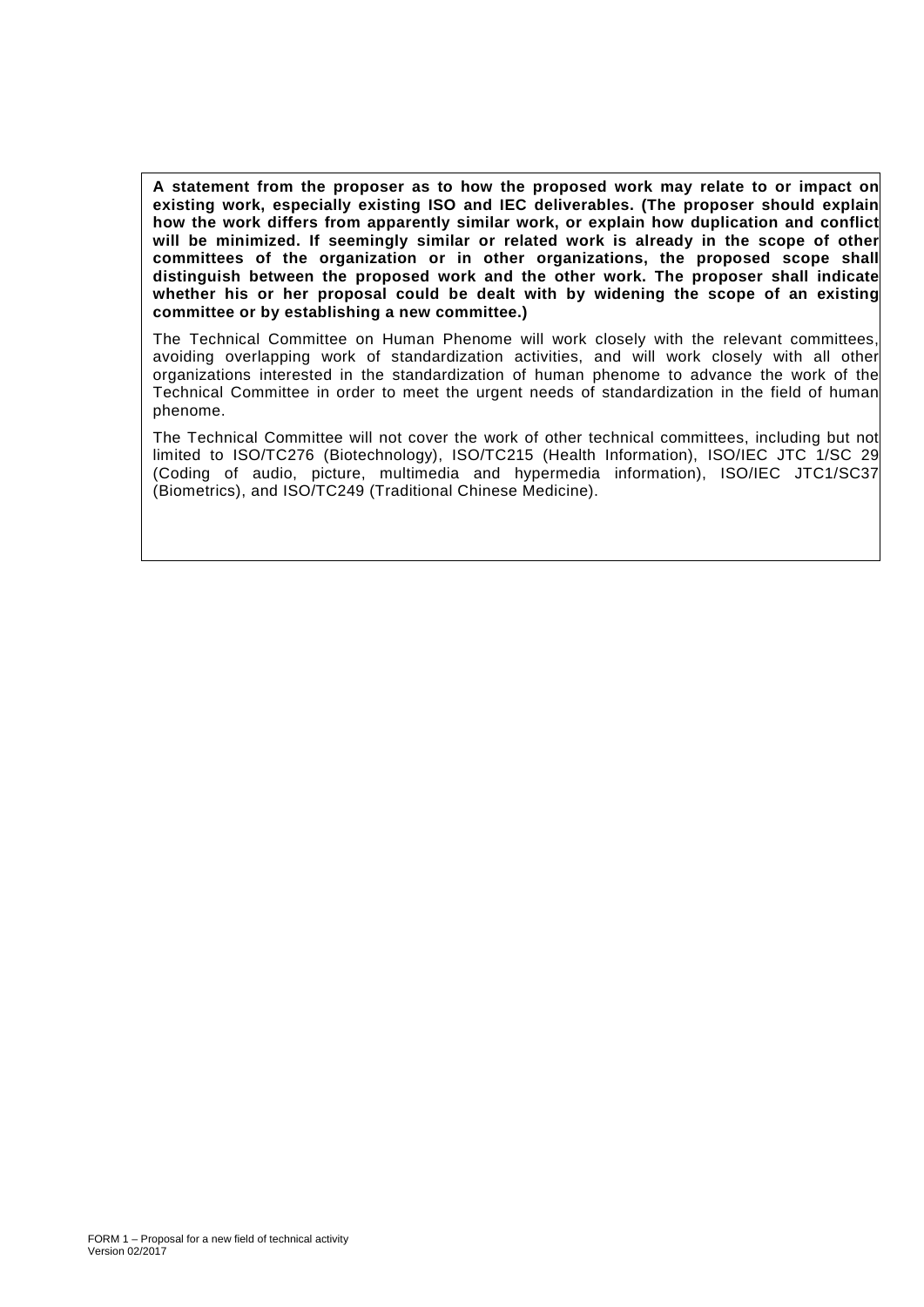## **A listing of relevant countries where the subject of the proposal is important to their national commercial interests.**

The standardization of human phenome has important scientific and economic values, involving the interests of many countries, organizations and institutions around the world.

It has become the consensus of international community to carry out research and technology development of human phenome, another strategic field after the Human Genome Project. It will help to comprehensively interpret the key information coded in the human life. The development of human phenome standards will promote the international recognition of phenome data.

In October 2018, 24 internationally renowned research institutions and universities from 17 countries (China, the United States, Australia, the United Kingdom, Russia, Germany, Sweden, Finland, Singapore, Canada, Costa Rica, Ghana, Ethiopia, Japan, India, the Philippines and Kazakhstan) jointly sponsored to support the International Human Phenome Project, and The International Human Phenome Consortium (IHPC) and its Working Group on Standards and Specifications were formally established. Scientists from these countries have reached consensus on the importance of standardization of human phenome.

IHPC brings together the major research powers of major developed countries in Europe and the United States along with the developing countries. The 22 institutions include 10 internationally renowned research institutes, including:

- 1. Institute for Systems Biology, United States;
- 2. MRC-NIHR National Phenome Center, United Kingdom;
- 3. Vavilov Institute of General Genetics, Russian;
- 4. Chinese Academy of Medical Sciences;
- 5. National Center for Child Health and Development, Japan;
- 6. Nanyang Technology University, Singapore;
- 7. University Hospital Freiburg, Germany;
- 8. Leibniz Research Institute for Environmental Medicine, Germany;
- 9. Institute of Genomics and Integrative Biology, India;
- 10. National Center for Biotechnology, Kazakhstan.

and 14 internationally renowned universities, including:

- 1. Australian National Phenome Center, Murdoch University, Australia;
- 2. Imperial College London, United Kingdom;
- 3. University of Liverpool, United Kingdom;
- 4. Karolinska Institute, Sweden;
- 5. University of Helsinki, Finland;
- 6. Harvard University, United States;
- 7. University of Alberta, Canada;
- 8. University of Costa Rica, Costa Rica;
- 9. University of Health and Allied Sciences, Ghana;
- 10. Addis Ababa University, Ethiopia;
- 11. Fudan University, China;
- 12. University of Chinese Academy of Sciences, China;
- 13. University of Liverpool, United Kingdom;
- 14. University of the Philippines Manila, Philippines.

ғоռм ı <sub>-</sub> þթֆեshթ, sаmе եկտе եկեց վеже lopment of human phenome standards will meet the urgent needs of Version 02/2017 medical industry, health industry, hospitals, universities, and scientific research institutions for human phenome standards, improve the accuracy of human phenome detection, promote the comparability of human phenome data across technology platforms and countries, avoid repeated measurements and wrong decisions caused by the inaccuracy of measurement results reduce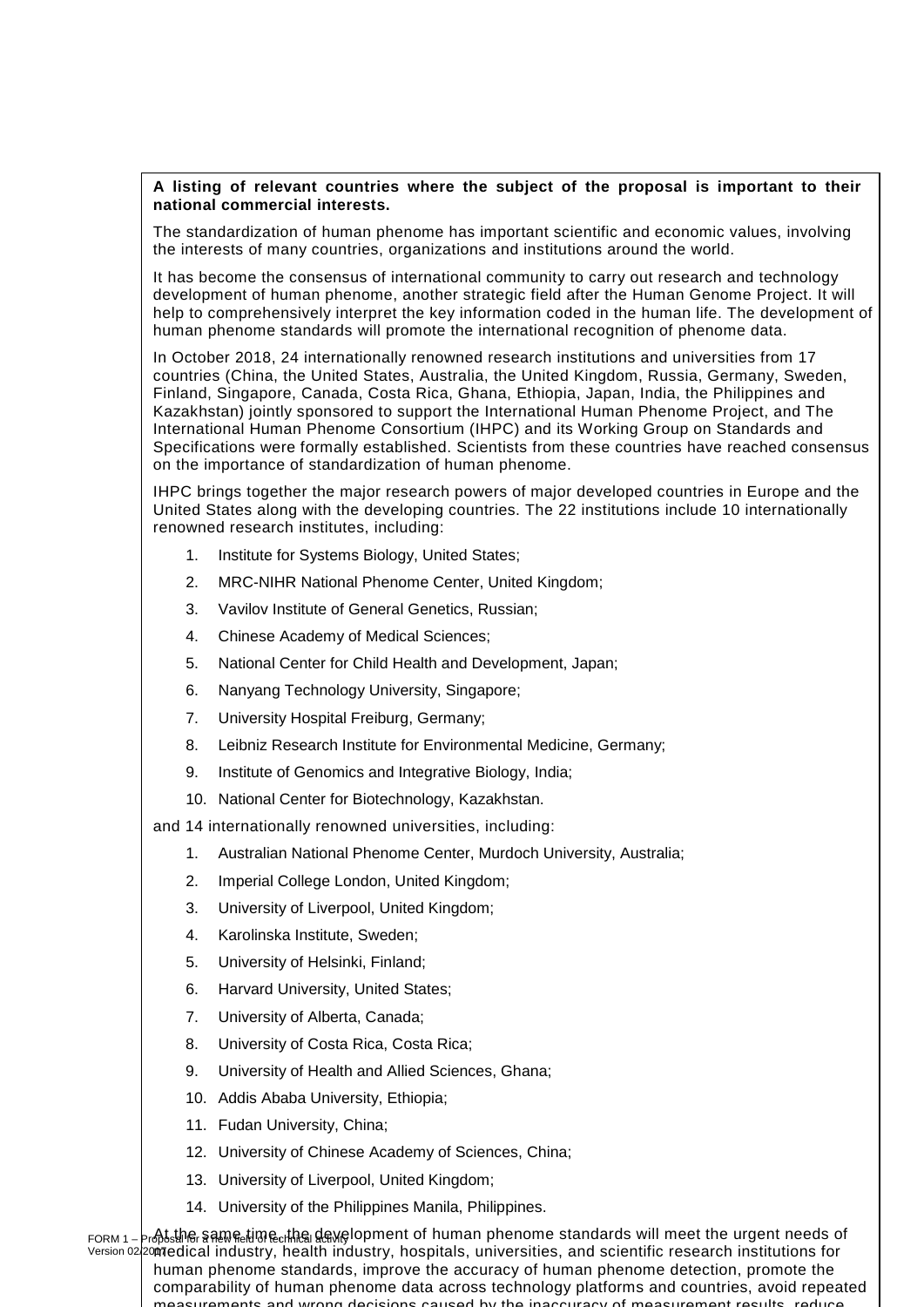**A listing of relevant external international organizations or internal parties (other ISO and/or IEC committees) to be engaged as liaisons in the development of the deliverable(s). (In order to avoid conflict with, or duplication of efforts of, other bodies, it is important to indicate all points of possible conflict or overlap. The result of any communication with other interested bodies shall also be included.)**

IHPC, MAQC, HPCC, and the International Institute of Human Phenome of China can be engaged as liaisons in the development of deliverable(s). There is no conflict or overlap with other ISO/IEC committees. ISO/TC276, ISO/TC215, ISO/IEC JTC1/SC37 and ISO/TC249 will be communicated and can play coordinating roles in the process of standardization of human phenome.

#### **A simple and concise statement identifying and describing relevant affected stakeholder categories (including small and medium sized enterprises) and how they will each benefit from or be impacted by the proposed deliverable(s).**

Twenty-four research institutions from 17 countries around the world are conducting human phenome research within the "International Human Phenome Consortium (IHPC)". The standards on human phenome to be developed will provide a unified yardstick for research institutions and enterprises in various countries, promote information exchange and lead to mutual trust in the field of human phenome research, producing great social benefits, and promote the international equivalence and consistency of global human phenome research.

At present, world-renowned pharmaceutical companies and new drug R&D enterprises have begun to use phenome measurement data to help them objectively evaluate the efficacy and safety of drugs, so as to improve the efficiency of new drug R&D. The results of human phenome standardization will bring huge economic and social benefits for drug research and development, clinical applications, and so on.

## **An expression of commitment from the proposer to provide the committee secretariat if the proposal succeeds.**

Should ISO approve the establishment of a Technical Committee on Human Phenome, China is committed to providing the committee secretariat.

We would actively contact interested relevant parties (such as IHPC), relevant countries (such as the United States, Germany, the United Kingdom and other countries);

We would actively contact other relevant ISO technical committees such as: ISO/TC276, ISO JTC 1/SC 29, JTC1/SC37, ISO/TC215, ISO/TC 249, ISO TC 212, ISO/REMCO, ISO/TC 12, ISO/TC 69, etc.

We would liaise with BIPM, IFCC, ILAC, WHO and other international institutions to jointly promote the work and development of the TC.

We would do our best to achieve the international standardization of human phenome.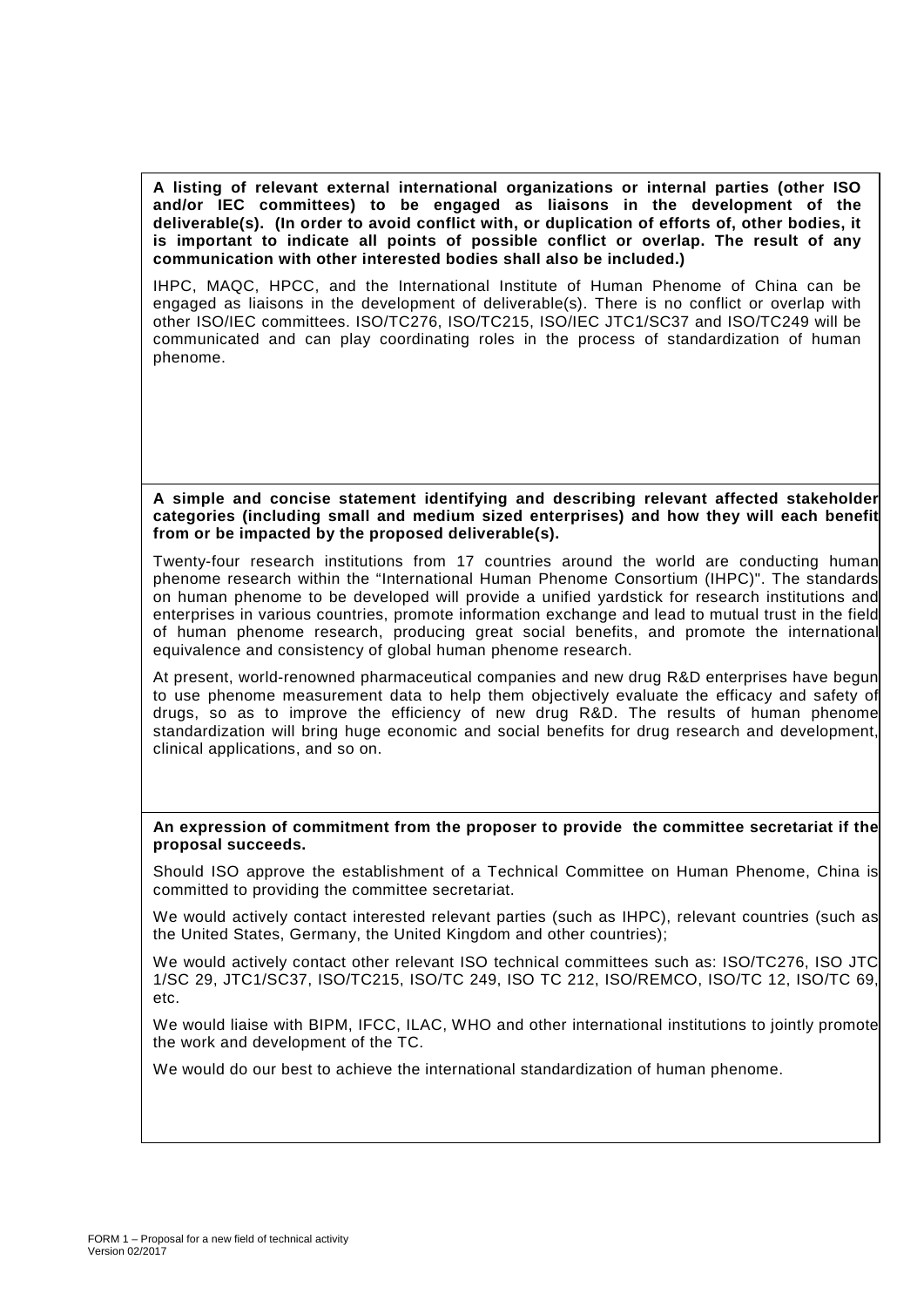**Purpose and justification for the proposal. (The purpose and justification for the creation of a new technical committee shall be made clear and the need for standardization in this fieldshall be justified. Clause C.4.13.3 of Annex C of the ISO/IEC Directives, Part 1 contains a menu of suggestions or ideas for possible documentation to support and purpose and justification of proposals. Proposers should consider these suggestions, but they are not limited to them, nor are they required to comply strictly with them. What is most important is that proposers develop and provide purpose and justification information that is most relevant to their proposals and that makes a substantial business case for the market relevance and the need for their proposals. Thorough, well-developed and robust purpose and justification documentation will lead to more informed consideration of proposals and ultimately their possible success in the ISO IEC system.)**

Through systematic characterization of the human features, the multi-level association, integration and holistic applications of the interrelationships between genes, environment and phenotypes can be discerned. Standardization of the process for the discovery of the intrinsic laws governing the formation of phenotypic characteristics such as human health and disease and the discovery of biomarkers will bring a revolutionary impetus to the bio-industry and pharmaceutical research and development.

The goal of the Technical Committee on Human Phenome is to standardize the whole process from cross-scale convergence to fusion analysis of big data sets of human phenotypes. Through the establishment of the standardization system, the global sharing of human phenome standards can be achieved.

The scope of the technical committee includes terminology and classification of human phenome; measurement results and data quality of human phenome (such as macro measurement, data analysis and quality requirements); reference standards of human phenome (such as establishment of reference maps, characteristics and requirements of materials); standards for the systematic characterization and construction of human phenome; application of human phenome, etc.

The human phenome study has become a global focus. It is the study of the entire set of human characteristics (phenotypes) as they change in response to genetic mutations and environmental influences. From the breadth, depth and longitudinal dimensions, from micro- to macro-level, it systematically measures and characterizes the internal and external characteristics of organisms. It uses macro-measurement technology (high-throughput phenotypic analysis technology) combined with big data mining methods to describe the multi-scale relationship among genotypes, environments and phenotypes, and constructs a cross-scale, highly complex and dynamic knowledge map of human phenome data. Faced with the new paradigm of life sciences research, human phenome research in the world is still on its own. It is necessary to establish a standardized system of human phenome to facilitate a new breakthrough for human biomedical research. It has tremendous market and clinical application potentials (Zheng Y, et al., *Biomarkers in Medicine*, 2015).

Because of the cross-scale and high complexity nature of human phenome research, the lack of standards will inevitably lead to problems, for example, tens of thousands of human phenotypes entries cannot be expressed probably and uniformly, different measurement methods and data results cannot be mutually integrated, which will limit the development of human phenome research (Baker M, *Nature*, 2016). Under the framework of unified scale and standardization system, it will facilitate the integration, sharing, and mining of global data, thus accelerating the development and application of this innovative field.